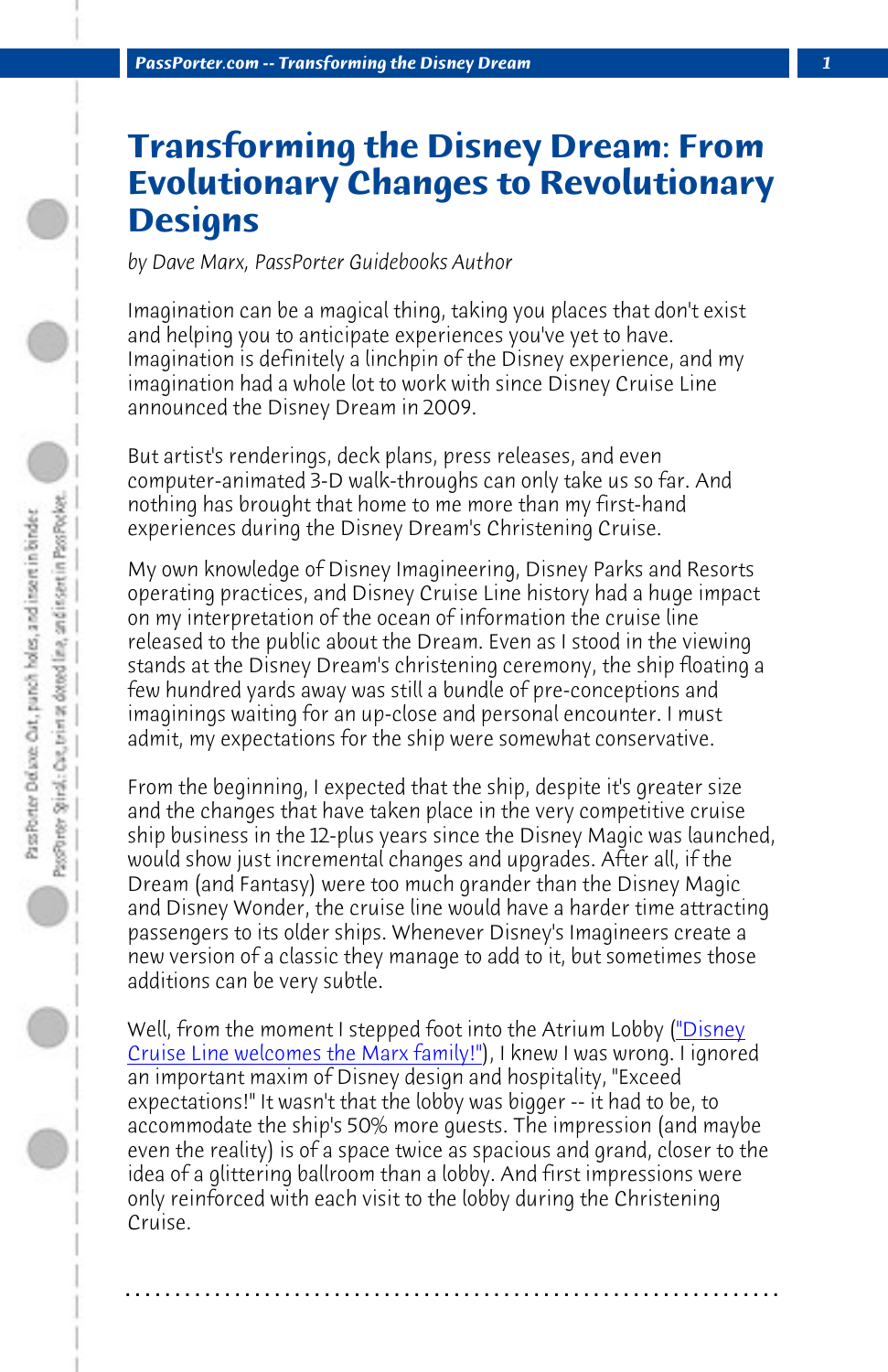*PassPorter.com -- Transforming the Disney Dream (continued) 2*

As we turned from the lobby towards the midship elevators to head to our stateroom, I knew there would be 50% more elevators, but I didn't expect that each of those elevators would be so much larger. It's always possible to pack an elevator like a sardine tin, and on the Disney Ma[gic's and Disney](http://www.passporterboards.com/forums/planning-your-disney-cruise-voyage/237300-video-disney-dream-vibe-teen-club-including-path-hidden-stairs.html?highlight=vibe) Wonder'[s midship elevato](http://www.passporterboards.com/forums/planning-your-disney-cruise-voyage/237317-video-disney-dream-edge-tween-club-aquaduck-viewing-porthole.html)rs, "packed" is a way of life. it was hard to find enough sardines to pack the Dream's lifts.

As I visited the Concierge areas on Deck 11 and 12 forward, I was surprised by the steps taken to make the area more exclusive, secure, and comfortable for the Concierge guests. While most of the increased space dedicated to the Royal suites was out on their expansive verandahs (and their new hot tubs), the change to indoor and outdoor proportions (a giant, 1/4-pie-sized wedge) made all the living spaces far more inviting, constantly drawing the eye outward to the ever-widening space. I've been to parties in the Walt Disney and Roy Disney suites on the Magic and Wonder, and the relatively long and narrow suites seemed crowded, and the narrow verandah a barely-used appendage to the social spaces. On the Dream, I had the impression of a great party home in the Hollywood Hills, offering expansive views and space, and a seamless merging and utilization of outdoors and indoors.

[The teen club, Vibe, and the tween club, Edge, were also](http://www.passporter.com/articles/disney-dream-dining-restaurants-review.html) eye-ope[ners](http://www.passporter.com/articles/disney-dream-dining-restaurants-review.html). Not only were they larger than I imagined, but their upgraded facilities immediately suggested that, well, teens especially, would become nearly invisible on the ship. Any fan of Disney cruising knows that the ships never feel over-run by kids, except around the pools -- the kids programs do a far better job of attracting and holding kids' attentions than on any other cruise line I've experienced. Teens on other cruise lines often end up congregating near favored adult-focused areas, whether pool, or the lounges outside the casino area. Vibe, with its own sun deck sporting two generously-sized hot tubs and a wide range of first-class electronic entertainments indoors, leaves teens with very few reasons to hang out anywhere else. Tweens inherit the space teens very successfully occupied on the Magic and Wonder, but that space in the forward smokestack is sunnier and more expansive than it's precursors -- definitely more inviting.

What can I say of the dining rooms that I haven't said previously (see Dining on the Disney Dream: Exceeding Expectionations)? That the food was excellent? That each restaurant is more inviting? That the designs manage to be more "adult" on the surface, yet incorporate more Disney magic and whimsy than ever? Disney's restaurants in the theme parks and land-based resorts include amazing examples of special scene-setting magic, including Blue Bayou's perpetually night-time, bayou-side outdoor-dining-indoors at Disneyland, and its cousin, San Angel Inn at Epcot's Mexico; the Grand Floridian Resort's elegant

**. . . . . . . . . . . . . . . . . . . . . . . . . . . . . . . . . . . . . . . . . . . . . . . . . . . . . . . . . . . . . . . . . .**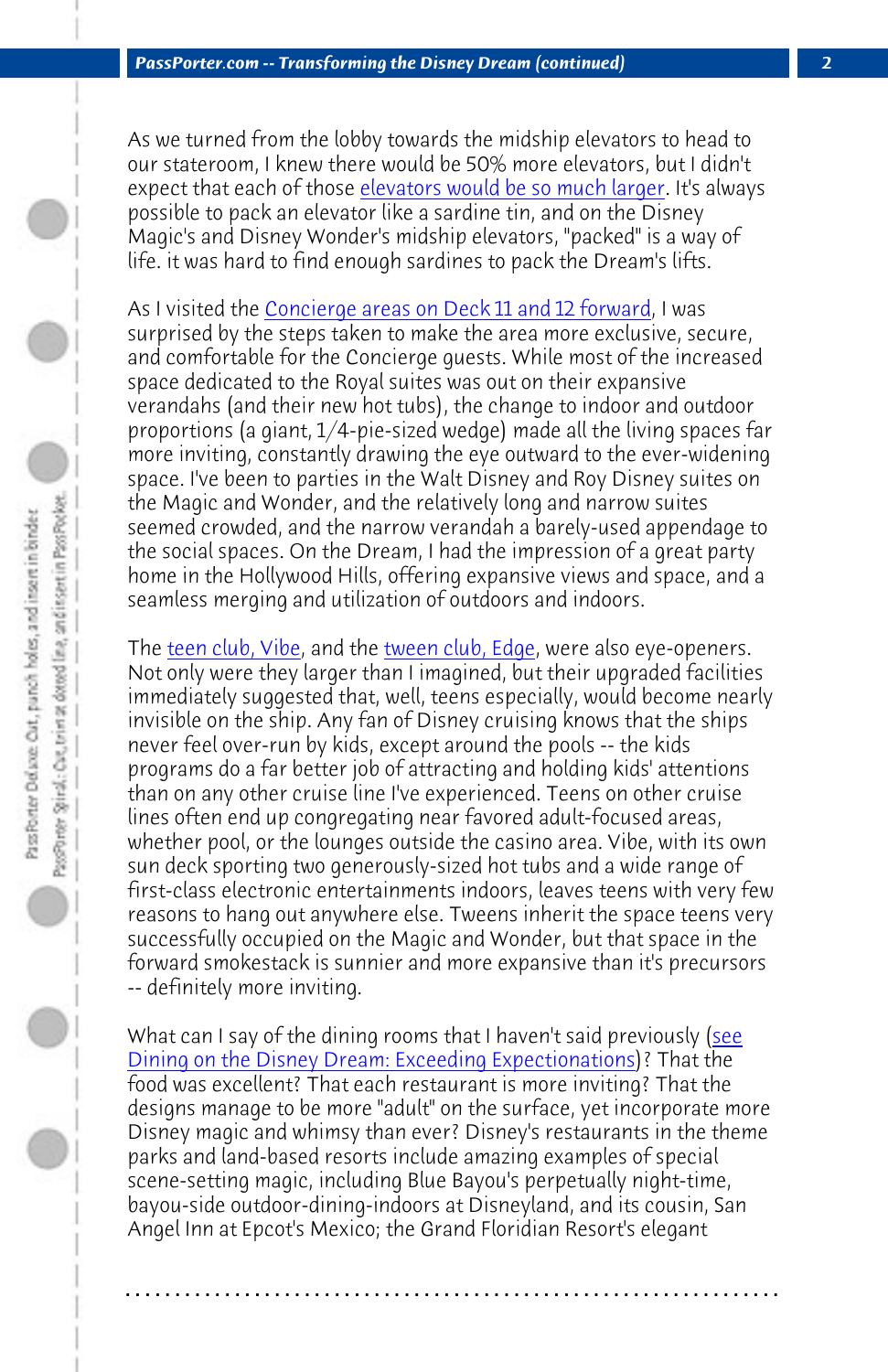*[PassPorter.com -- Transforming the](http://www.passporterboards.com/forums/planning-your-disney-cruise-voyage/236724-video-disney-dream-shutters-photo-gallery-shop.html?highlight=shutters) Disney Dream (continued) 3*

Victoria and Albert's, and Magic Kingdom's Cinderella's Royal Table among them. On the Magic and Wonder, only Animator's Palate fit in that exalted category. However, on the Dream, all three main dining rooms qualify as "special," with **Enchanted Garden** my particular favorite, yet another example of Imagineering bringing "outdoors" indoors. I'm hereby nominating all three dining rooms as special Imagineering accomplishments. I [shouldn't ignore Rem](http://www.passporterboards.com/forums/planning-your-disney-cruise-voyage/236664-video-disney-dream-midship-detective-agency-how.html?highlight=video)y and Palo, the adult-only restaurants, only my expectations were more in line with reality. Still, they both exceed the design of Palo on the Magic and Wonder.

These are just a few of the true transformations in Disney cruising that have taken place on the Dream. I'm blown away by the evolution of the on-board photo gallery, Shutters, from a frustrating place to hunt for your photos to a place where your photos are automatically gathered together and saved for you in a portfolio. The apparently simple act of placing the kids and family pool areas into one space between the smokestacks (instead of being separated by the aft stack) not only makes it easy for one parent to ride herd on all the kids, but makes deck parties all the more inviting. I love the entirely unheralded quiet sun deck up on deck 13 with separate family, adults-only, and concierge areas and great views forward (compared to the cramped forward viewing areas by the Magic and Wonder's sports deck). And I have to mention the whimsy added by the Enchanted Artwork throughout the ship. So far, Imagineering is only scratching the surface of what they'll [be doing with these interactive video screens throughout the ship, yet](http://www.passporter.com/articles/transforming-disney-dream-evolutionary-changes-revolutionary-designs.php) [their ability to am](http://www.passporter.com/articles/transforming-disney-dream-evolutionary-changes-revolutionary-designs.php)use and entertain adults and kids, each in their own ways, is remarkable.

All these and more are transformational changes for Disney (even if they're not all original to Disney), and I'm looking forward to experiencing them a second time (and discovering others for the first time) when I board the Dream in four days for my second cruise!

*About The Author: Dave is a the co-founder of PassPorter Travel Press, as well as co-author of PassPorter's Disney Cruise Line and Its Ports of Call* guidebook.

*Article last updated: 02-02-2011*

*View the latest version online at:* 

*http://www.passporter.com/articles/transforming-disney-dream-evolutionary-changes-revol utionary-designs.html*

*Copyright by Dave Marx. All rights reserved under International and Pan-American Copyright*

**. . . . . . . . . . . . . . . . . . . . . . . . . . . . . . . . . . . . . . . . . . . . . . . . . . . . . . . . . . . . . . . . . .**